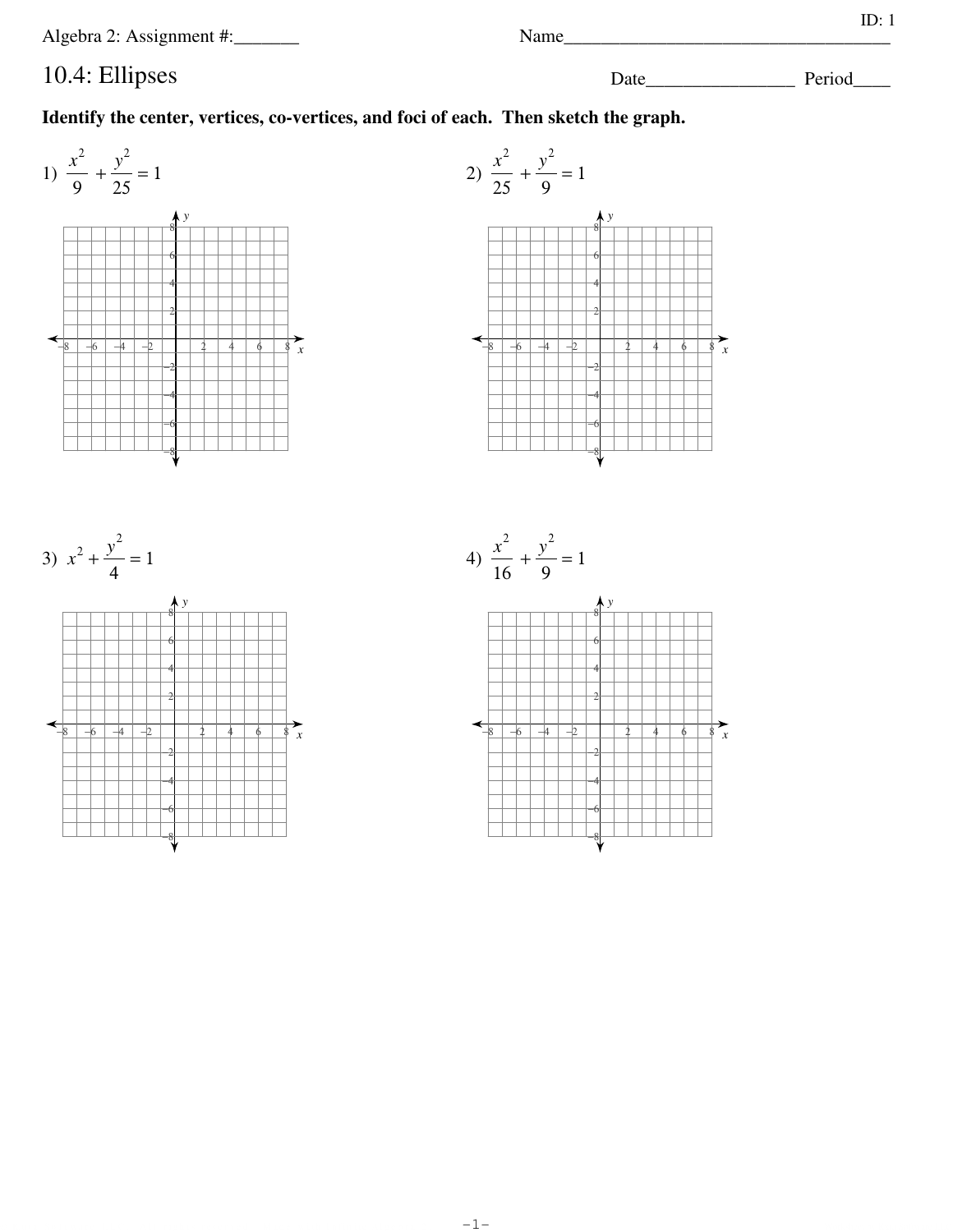

**Use the information provided to write the standard form equation of each ellipse.**

- 9) Vertices: (−3, 12), (−3, 2) Foci: (−3, 10), (−3, 4)
- 11) Vertices: (−3, 11), (−3, −15) Foci:  $(-3, 10)$ ,  $(-3, -14)$
- 13) Vertices: (−2, 11), (−2, −19) Co-vertices: (5, −4), (−9, −4)

10) Vertices: (−6, 12), (−6, 2) Foci: (−6, 10), (−6, 4)

*x*

*x*

- 12) Vertices: (1, 12), (1, −14) Foci:  $(1, 4)$ ,  $(1, -6)$
- 14) Vertices: (7, 6), (7, −8) Co-vertices: (12, −1), (2, −1)

©F zKnuctzaY OS2otfjtJwSaSrge2 hL8LnCc.V <sup>L</sup> jAqlHl3 drEiPgChAtdsY brMeSsveSr4vneKdv.x <sup>l</sup> qMNa3dqeA 2wQi2tTh9 AIPnKfWiMnZioteek XAnlagpe8bwrJag B2j.M Worksheet by Kuta Software LLC

-2-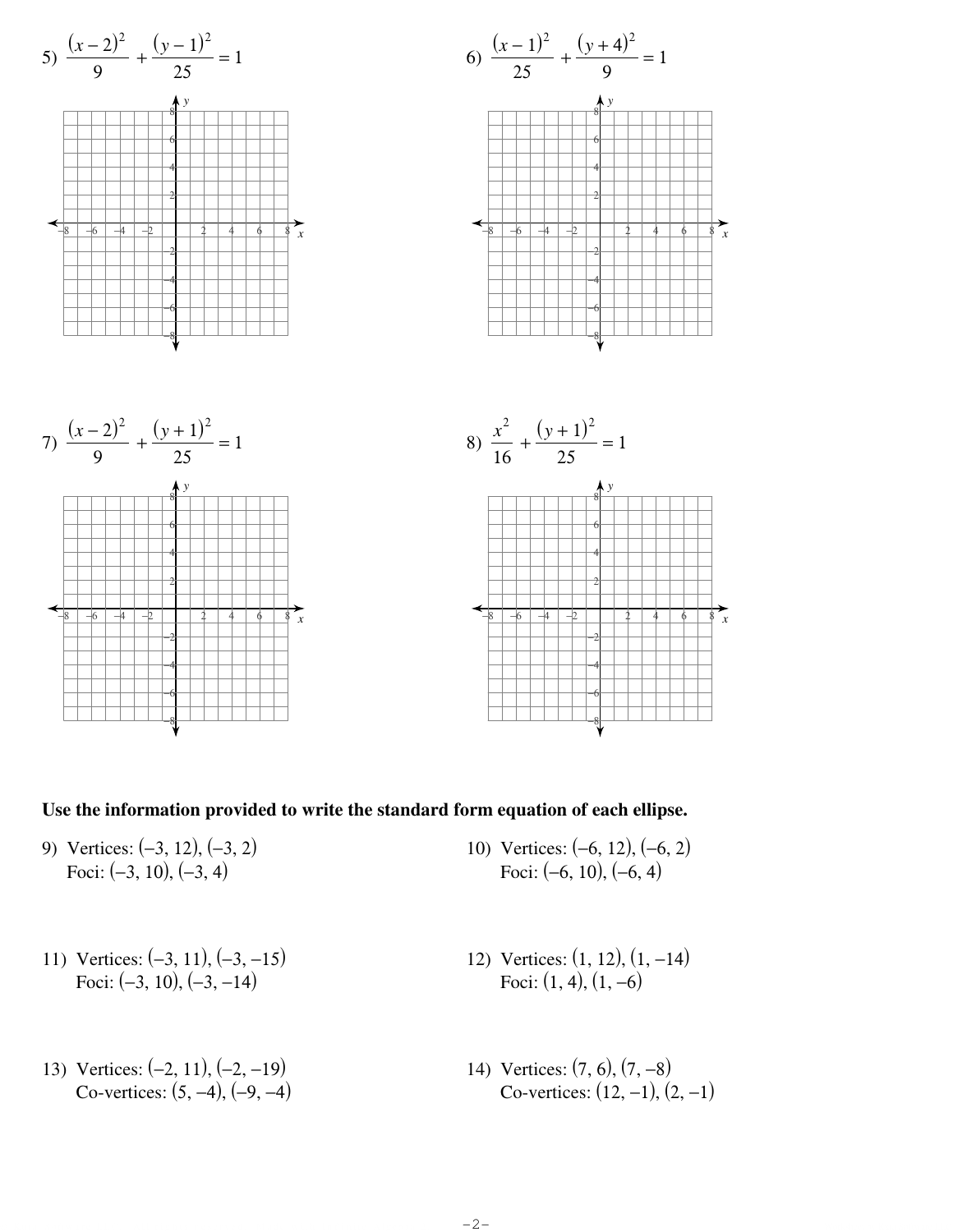- 15) Vertices: (−10, 10), (−10, −6) Co-vertices: (−6, 2), (−14, 2)
- 17) Foci: (22, −3), (−2, −3) Co-vertices: (10, 2), (10, −8)
- 19) Foci: (10, −3), (2, −3) Co-vertices:  $(6, 0)$ ,  $(6, -6)$
- 16) Vertices: (3, 12), (3, −12) Co-vertices: (8, 0), (−2, 0)
- 18) Foci: (6, 9), (6, −15) Co-vertices: (11, −3), (1, −3)
- 20) Foci: (12, 9), (6, 9) Co-vertices: (9, 13), (9, 5)

**Identify the vertex, focus, axis of symmetry, and directrix of each. Then sketch the graph.**



#### **Use the information provided to write the transformational form equation of each parabola.**

- 23) Vertex: (5, 5), Focus: (4, 5) 24) Vertex: (−9, −5), Focus: (−9, −4)
- 25) Vertex: (10, −3), Directrix: *y* = −2 26) Vertex: (−2, 4), Directrix: *x* = −1
- 27) Focus: (−8, 10), Directrix: *x* = −6 28) Focus: (3, 8), Directrix: *x* = 5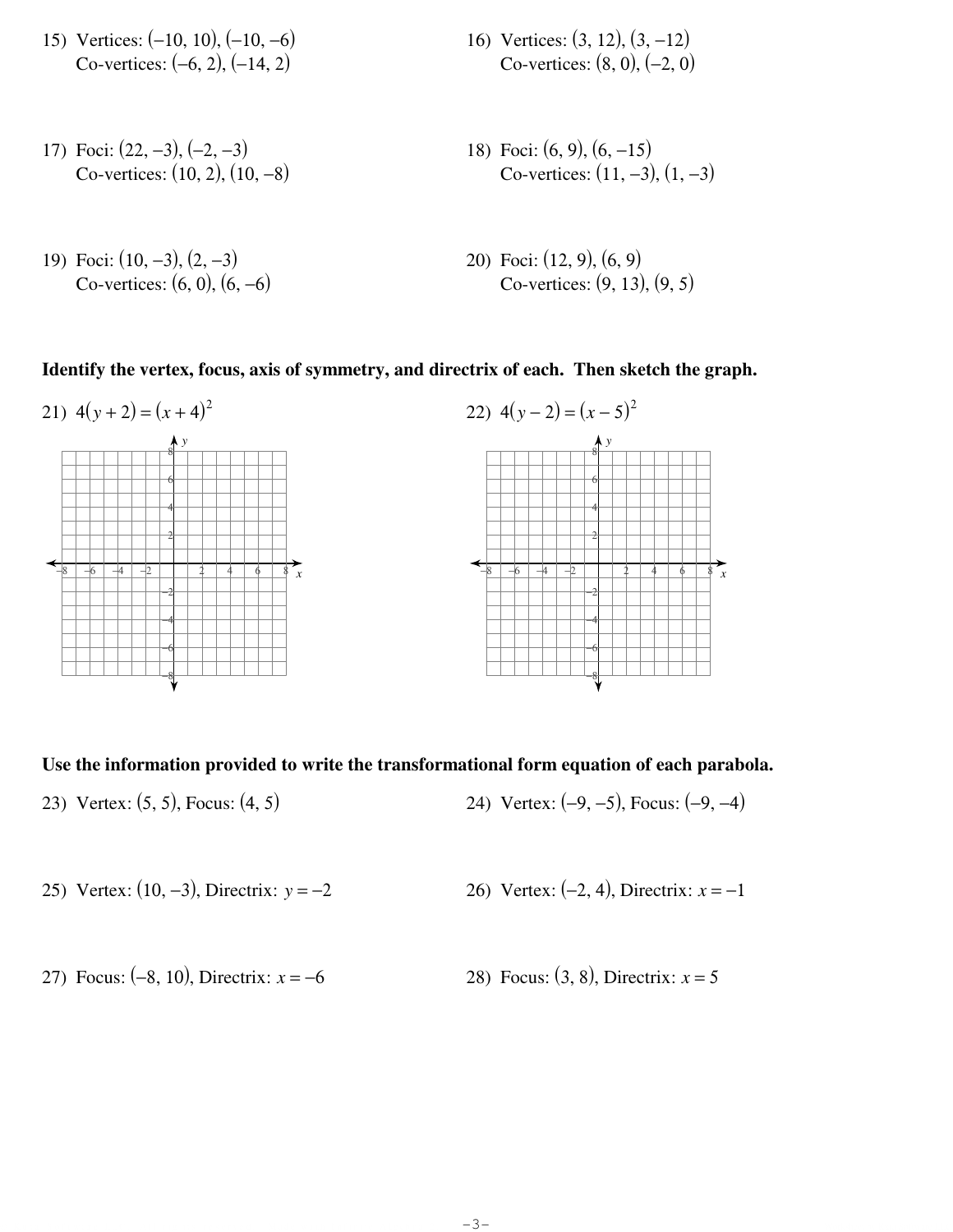## **Identify the center and radius of each. Then sketch the graph.**



### **Use the information provided to write the standard form equation of each circle.**

31) Center: (−3, −11) Radius: 5

32) Center: (7, 11) Radius: 7

33) Center: (15, −7) Point on Circle:  $(19, -7)$ 

- 34) Center: (12, −2) Point on Circle: (10, 0)
- 35) Write an equation of the line that is tangent to the circle at that point.  $x^2 + y^2 = 65$ ; (-8, 1)
- 36) Write an equation of the line that is tangent to the circle at that point.  $x^2 + y^2 = 40$ ; (-2, 6)

© Kuth Software LLC. All rights reserved. Made with Infinite Algebra 2.  $-\mathbf{4-}$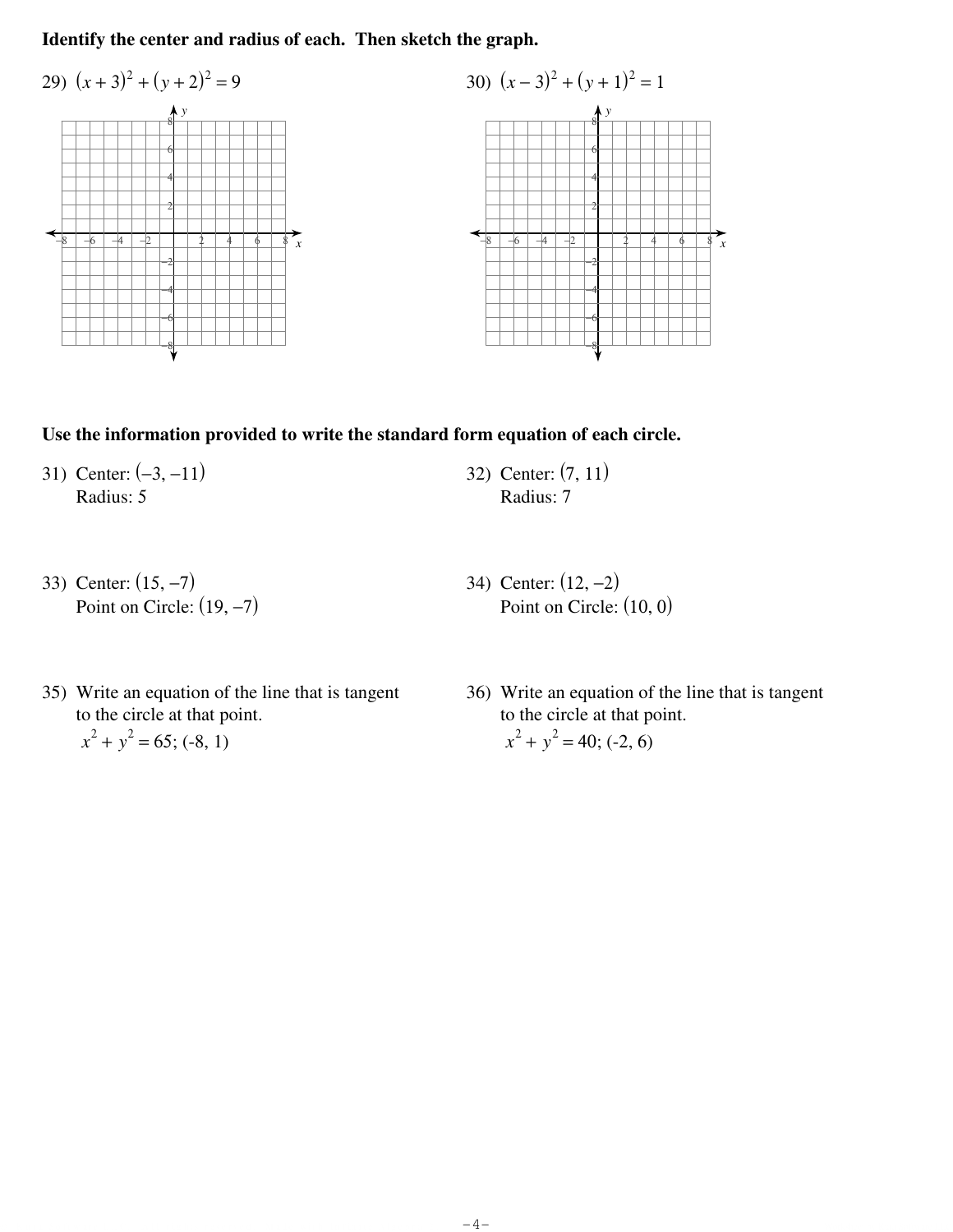### Answers to 10.4: Ellipses (ID: 1)



©Y KKnuntyap TS3ovfEtQwvaerAe0 jLgLjCl.R <sup>d</sup> XAhlilB orNiegghTtEs7 cr0ejsIePrgv3eWd2.L <sup>Q</sup> cMxaLdyeA ewzi9tshZ CI8n8fDiTn7ietHev wA7lTgkeebDr1aT w2g.6 -5- Worksheet by Kuta Software LLC